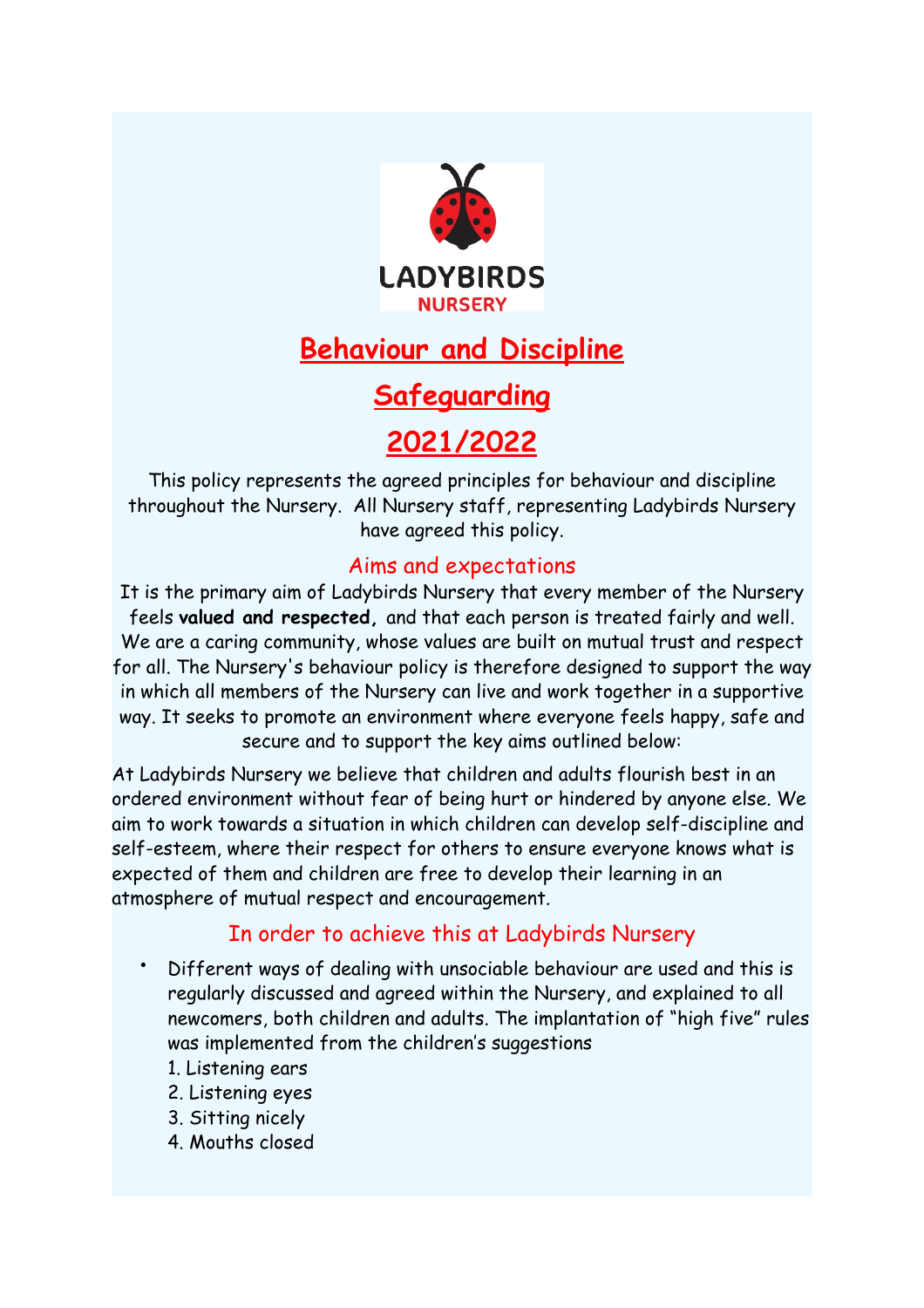5. Hands up

= High five

- Appropriate methods are implemented to manage children's behaviour including distraction, praise and reward and excellent nursery- home links.
- Children are given 3 opportunities to show appropriate behaviour. In the unlikely situation of this unwanted behaviour continuing they are given a period of 'Clam down' with an adult. The parents would be informed about the inappropriate behaviour at the end of the session.
- All adults caring for children in Ladybirds Nursery will ensure that the ideas of the nursery are applied consistently, so those children have the security of knowing what to expect and can build up useful habits of behaviour. It has to be remembered that we are not born knowing how to share and play co-operatively and the children need not only to be told but also to learn by example.
- In case of serious behaviour such as bullying, racial or other abuse, the unacceptability of the behaviour and attitudes will be made clear immediately, but by means of explanations rather than personal blame. Again, this would be explained to parents at the end of the session.
- All adults will be a positive role model for children with regard to friendliness, care and courtesy. We praise the children constantly for positive behaviour. The Nursery expects every member of their community to behave in a considerate way towards others.
- In any case of misbehaviour, it will always be made clear to the child or children in question it is that the behaviour and not the child that is unwelcome.
- Adults in the Nursery will praise and endorse desirable behaviour such as kindness and willingness to share. The nursery uses reward stickers for good/kind behaviour.
- Adults will not raise their voice in a threatening way. As a team we will take positive steps to avoid a situation in which children receive adult attention only in return for undesirable behaviour.
- All staff in nursery will make themselves aware of, and respect, a range of cultural expectations regarding interactions between people.

### When children behave in unacceptable ways:

Any problems will be handled in a developmentally appropriate fashion, respecting individual children's level of understanding and maturity. If a child smacks or hurts another child or adult, a member of staff will explain to the child what they have done wrong and possibly remove them from the situation. If a child is displaying any other forms of inappropriate behaviour with the risk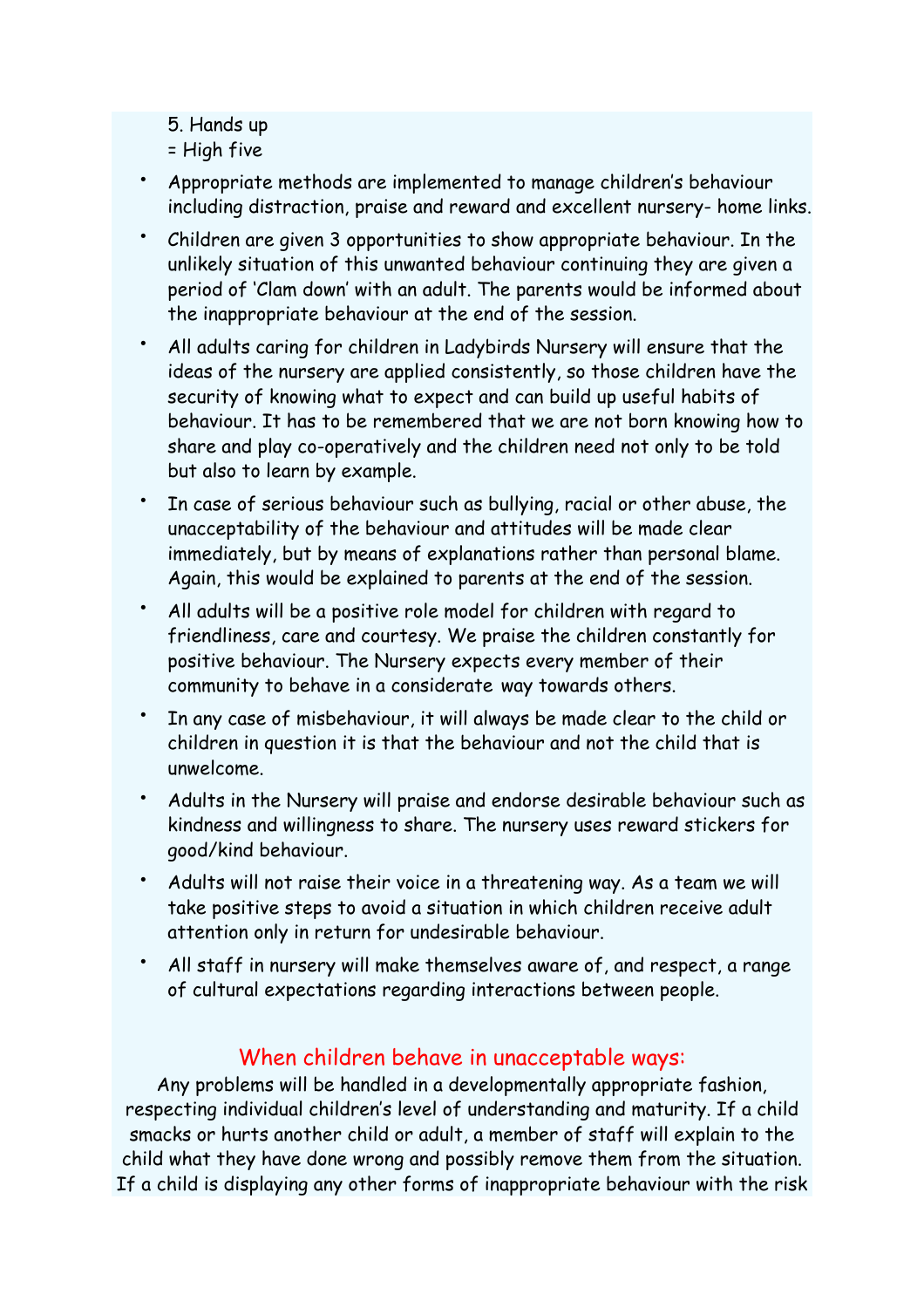of hurting themselves, others around them or the Nursery environment he or she will be told 3 times that this action is inappropriate and then removed from the situation as stated previously.

Recurring problems will be tackled by the whole Nursery, in partnership with children and parents using objective observations to establish an understanding of the cause. Techniques intended to single out and humiliate individual children such as a 'naughty chair' will not be used.

Adults will be aware that some kinds of behaviour may arise from a special need; to support this practitioner may implement an individual education plan (IEP).

Parents and carers will be told at the end of the session if their child has hurt another child or it has been necessary to have a 'calm down' time.

Children will be constantly reassured that they are always valued as individuals even if their behaviour maybe unacceptable. We work together to solve any problems.

Physical punishment such as smacking or shaking will never be used nor threatened. Restraint may be used if a child is having a temper tantrum or if a member of staff felt that the child was in danger to themselves or others. The parents would be informed of this action at the end of the session.

This policy aims to help children grow in a safe and secure environment, and to become positive, responsible and increasingly independent members of the Nursery community.

The nursery rewards good behaviour, as it believes that this will develop an ethos of kindness and cooperation.

This policy is designed to promote good behaviour, rather than merely deter anti-social behaviour.

The nursery may work alongside outside agencies with individual children and their families to support the child's behaviour and concerns.

All staff use lanyards with behaviour cards, these are used for the children who's first language is not English.

We use single words instead of sentences, these are easy for children to understand for example: 'sitting' or 'walking' By using single words we can get the children to understand quickly and carry out the instruction.

We will use language that is appropriate to the particular child's development stage, and not necessarily their age. Some children need to have different methods of explaining how we expect them to behave.

# Children under three years

When children under three behave in inconsiderate ways we recognise that strategies for supporting them will need to be developmentally appropriate and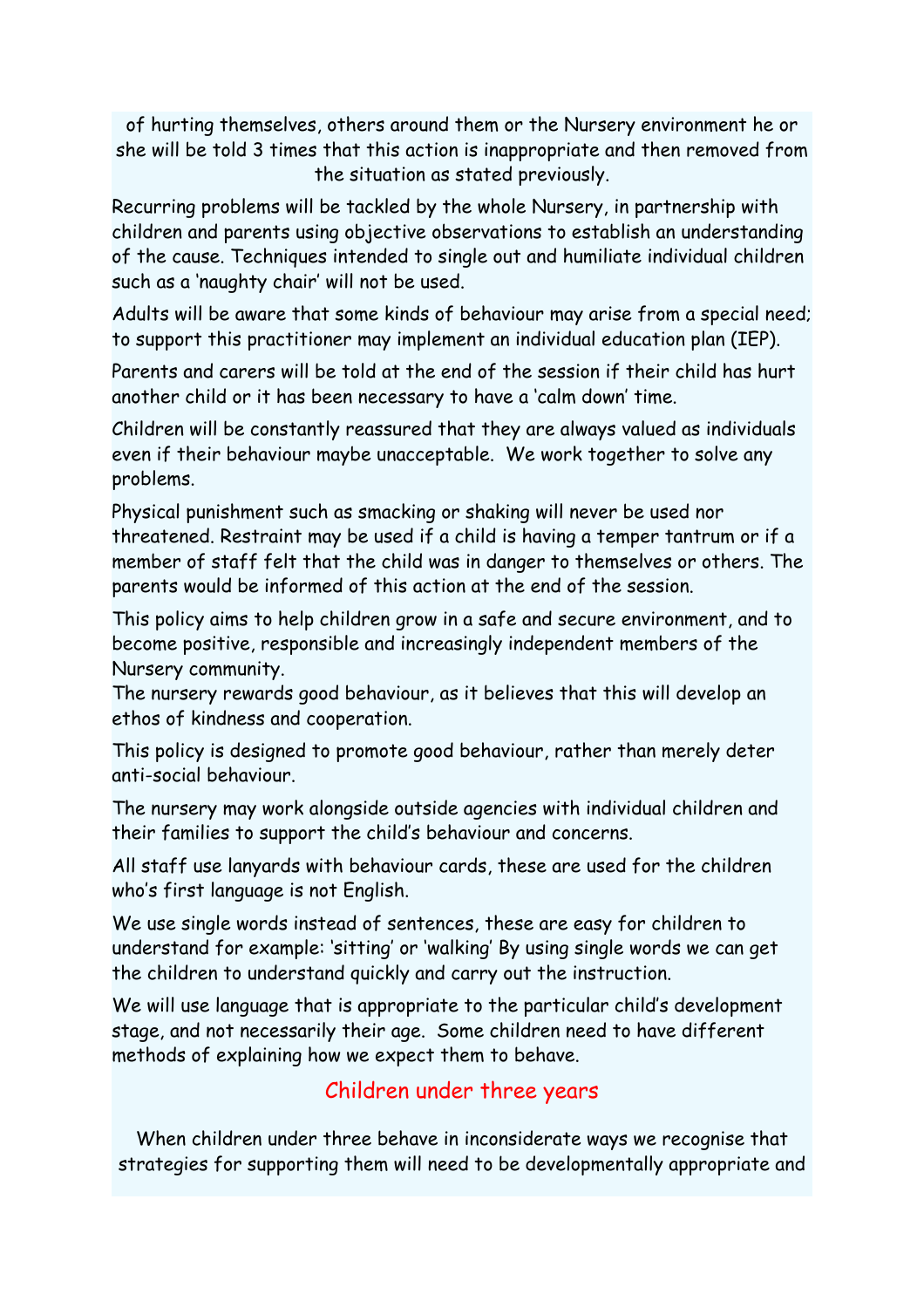#### differ from those for older children.

We recognise very young children are unable to regulate their own emotions, such as fear, anger or distress, and require sensitive adults to help them do this.

Common inconsiderate or hurtful behaviours of young children include tantrums, biting or fighting. Staff are calm and patient, offering comfort to intense emotions, helping children to manage their feelings and talk about them to help resolve issues and promote understanding.

If tantrums, biting or fighting are frequent, we try to find out the underlying cause - such as a change or upheaval at home, or frequent change of carers. Sometimes a child has not settled in well and the behaviour may be the result of 'separation anxiety'.

We focus on ensuring a child's attachment figure in the setting, their key person, is building a strong relationship to provide security to the child.

### The role of parents

The Nursery collaborates actively with parents, so that children receive consistent messages about how to behave at home and at school.

### Monitoring and review

The Nursery managers monitor the effectiveness of this policy on a regular basis and reports to the team on the effectiveness of the policy and, if necessary, make recommendations for further improvements.

Policy Adopted January 2016 Date to be Reviewed January 2017 Date Reviewed May 2017 Date to be Reviewed May 2018 Date Reviewed May 2018 Date to be Reviewed May 2019 Date Reviewed April 2019 Date to be reviewed April 2020 Date reviewed June 2020 Date to be Reviewed June 2021 Date to be Reviewed September 2021 Date Reviewed September 2021 Date Reviewed December 2021

Date to be Reviewed December 2022